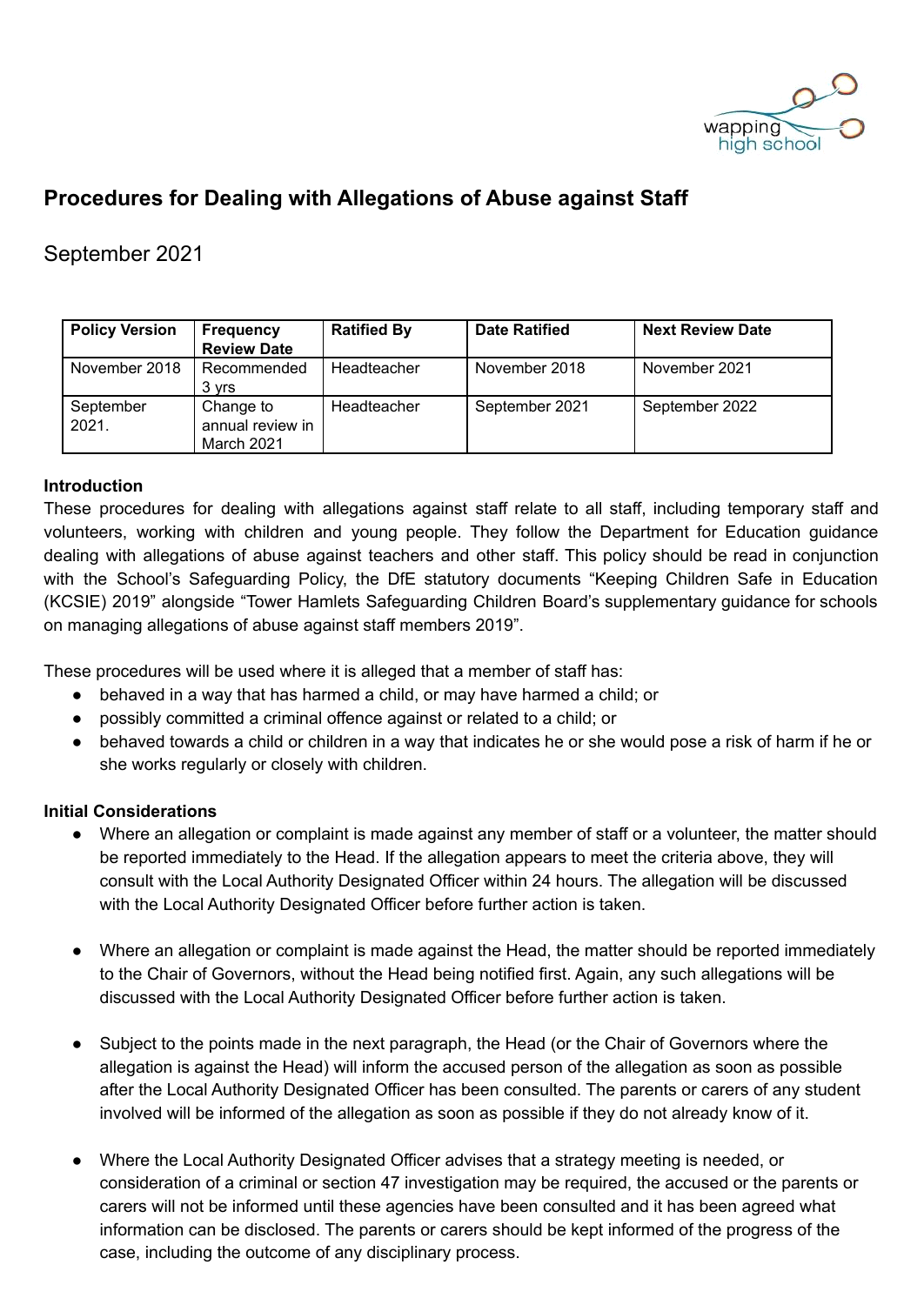- Where it is clear that a criminal or section 47 investigation is unnecessary, or the strategy meeting or initial evaluation decides that this is the case, the Local Authority Designated Officer will discuss the next steps to be taken with the Head (or the Chair of Governors where the allegation is against the Head). The appropriate action will depend on the nature and circumstances of the allegation, and may be dealt with in accordance with the School's Conduct Policy, and will range from taking no further action to dismissal or a decision not to use the person's services in the future. Suspension should not be the default position: an individual should be suspended only if there is no reasonable alternative.
- In some cases, further enquiries will be needed to enable a decision to be made about how to proceed. In such cases, the Local Authority Designated Officer will discuss with the Head (or the Chair of Governors where the allegation is against the Head) how and by whom the investigation will be undertaken. The appropriate person to undertake the investigation will usually be a senior member of staff or the Designated Child Protection Person, but in some instances it may be appropriate to appoint an independent investigator as advised by the Tower Hamlets Local Safeguarding Children's Board (LSCB).
- Any member of staff, or volunteer, can make a direct referral to Children's Social Care in exceptional circumstances, if there is a risk of immediate serious harm to a young person. However, in general they are expected to raise their concerns with the Head (or Chair of Governors where the allegation is about the Head).
- The Tower Hamlets LADO (Local Authority Designated Officer) is Melanie Benzie tel: 0207 364 0677 Tower Hamlets Duty Line 020 7364 3444

# **Supporting those involved**

The School has a duty of care towards its staff and will act to manage and minimise the stress inherent in the allegations process. Support for the individual is key to fulfilling this duty. Individuals will be informed of concerns or allegations as soon as possible and given an explanation of the likely course of action, unless there is an objection by the children's social care services or the police. The individual will be advised to contact their trade union representative or a colleague for support. A representative will be appointed to keep the individual informed of the progress of the case and to consider what other support is available for the individual, as appropriate.

#### **Confidentiality**

It is extremely important that when an allegation is made, the School makes every effort to maintain confidentiality and guard against unwanted publicity while an allegation is being investigated or considered. The Head (or the Chair of Governors where the allegation is against the Head) will take advice from the Local Authority Designated Officer and police and Children's Social Care Services to agree the following: who needs to know and, importantly, exactly what information can be shared; how to manage speculation, leaks and gossip; what, if any information can be reasonably given to the wider community to reduce speculation; and how to manage press interest if and when it should arise.

#### **Resignations**

If an accused person resigns, or ceases to provide his or her services, this will not prevent an allegation being followed up by the School. It is important that every effort is made to reach a conclusion in all cases of allegations bearing on the safety or welfare of children, including any in which the person concerned refuses to cooperate with the process. So-called "settlement agreements", by which a person agrees to resign if the School agrees not to pursue disciplinary action, and both parties agree a form of words to be used in any future reference, will not be used in these cases. Such an agreement will not prevent a thorough police investigation where that is appropriate. Nor can it override the statutory duty to make a referral to the Disclosure and Barring Service or the National College for Teaching and Leadership, as appropriate, where circumstances require that.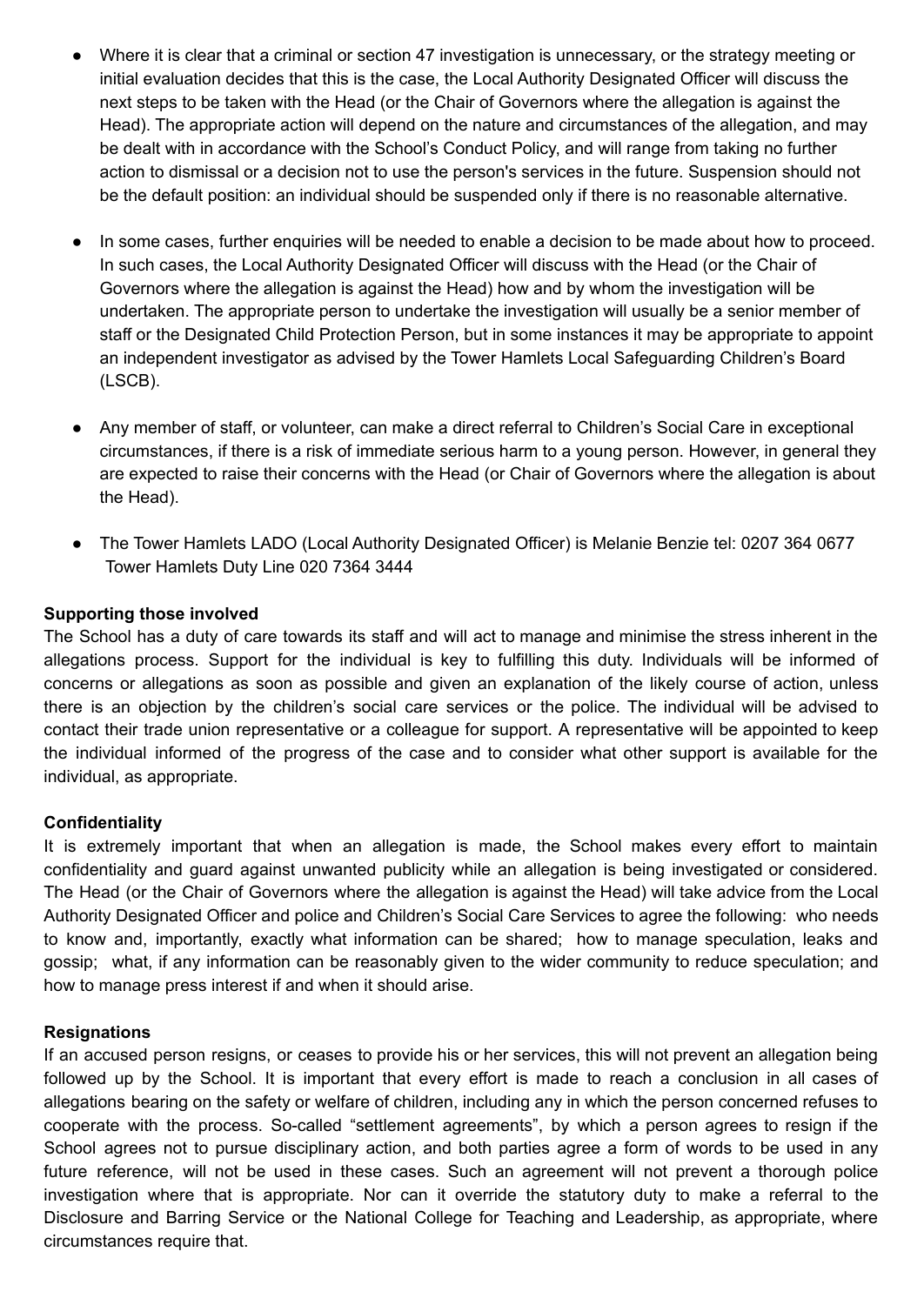# **Record Keeping**

Details of allegations that are found to have been malicious will be removed from personnel records. However for all other allegations, it is important that a clear and comprehensive summary of the allegation, details of how the allegation was followed up and resolved and a note of any action taken and decisions reached is kept on the confidential personnel file of the accused and a copy provided to the person concerned. The record will be retained at least until the accused reaches the normal retirement age or for a period of ten years from the date of the allegation, if that is longer.

### **Timescales**

All allegations must be dealt with as a priority to avoid any delay. It is expected that 80% of cases should be resolved within one month, 90% within three months and all but the most exceptional cases should be completed within 12 months. Where possible, if it is immediately clear that the allegation is unfounded or malicious, the case should be resolved within one week of the allegation being raised. Wherever practicable, if the initial consideration decides that the allegation does not involve a possible criminal offence it will be for the School to deal with it, although if there are concerns about child protection, the School will discuss with the Local Authority Designated Officer. In such cases, if the nature of the allegation does not require formal disciplinary action, the School will institute appropriate action within three working days of the consideration being made. If a disciplinary hearing is required and can be held without further investigation, the hearing will be held within 15 working days of the consideration being made.

#### **Suspension**

- The possible risk of harm to children posed by an accused person will be evaluated and managed, particularly in respect of the student(s) involved in the allegations. In some rare cases, that will require suspension of the accused until the case is resolved.
- Suspension must not be an automatic response when an allegation is reported; all options to avoid suspension should be considered prior to taking that step. Suspension will only be considered in a case where:

o there is cause to suspect any children at the School are at risk of significant harm; or o the case is so serious that it might be grounds for dismissal.

- The professional reputational damage that can arise from suspension where an allegation is later found to be unsubstantiated, unfounded or malicious must be considered. It may be that the result that would be achieved by suspension could be obtained by alternative arrangements, for example, redeployment within the School so that the individual does not have direct contact with the student(s) concerned.
- If suspension is considered necessary, the rationale and justification for such a course of action will be agreed and recorded by the Head (or the Chair of Governors where the allegation is against the Head). This should include what alternatives to suspension have been considered and why they were rejected. Written confirmation of the suspension will be sent to the individual within one working day, giving as much detail as appropriate for the reasons for the suspension, including details of who their named contact is within the School (see Section 3 above).

# **Action Following a Criminal Investigation or Prosecution**

The School will consult with the Local Authority Designated Officer following the conclusion of a criminal investigation or prosecution as to whether any further action, including disciplinary action, is appropriate and if so, how to proceed. The options will depend on the circumstances of the case and the consideration will need to take into account the result of the police investigation or the trial, as well as the different standard of proof required in disciplinary and criminal proceedings.

# **Action on Conclusion of a Case**

Where the School dismisses or ceases to use the services of a member of staff (or a governor or volunteer) because they have harmed or pose a risk of harm to a child or children, there is a duty on the School to refer the individual to the Disclosure and Barring Service. This duty also arises where the individual has resigned where they would have been removed had they not done so. Referrals will be made as soon as possible after the resignation or removal of the member of staff involved and within one month of ceasing to use the person's services.